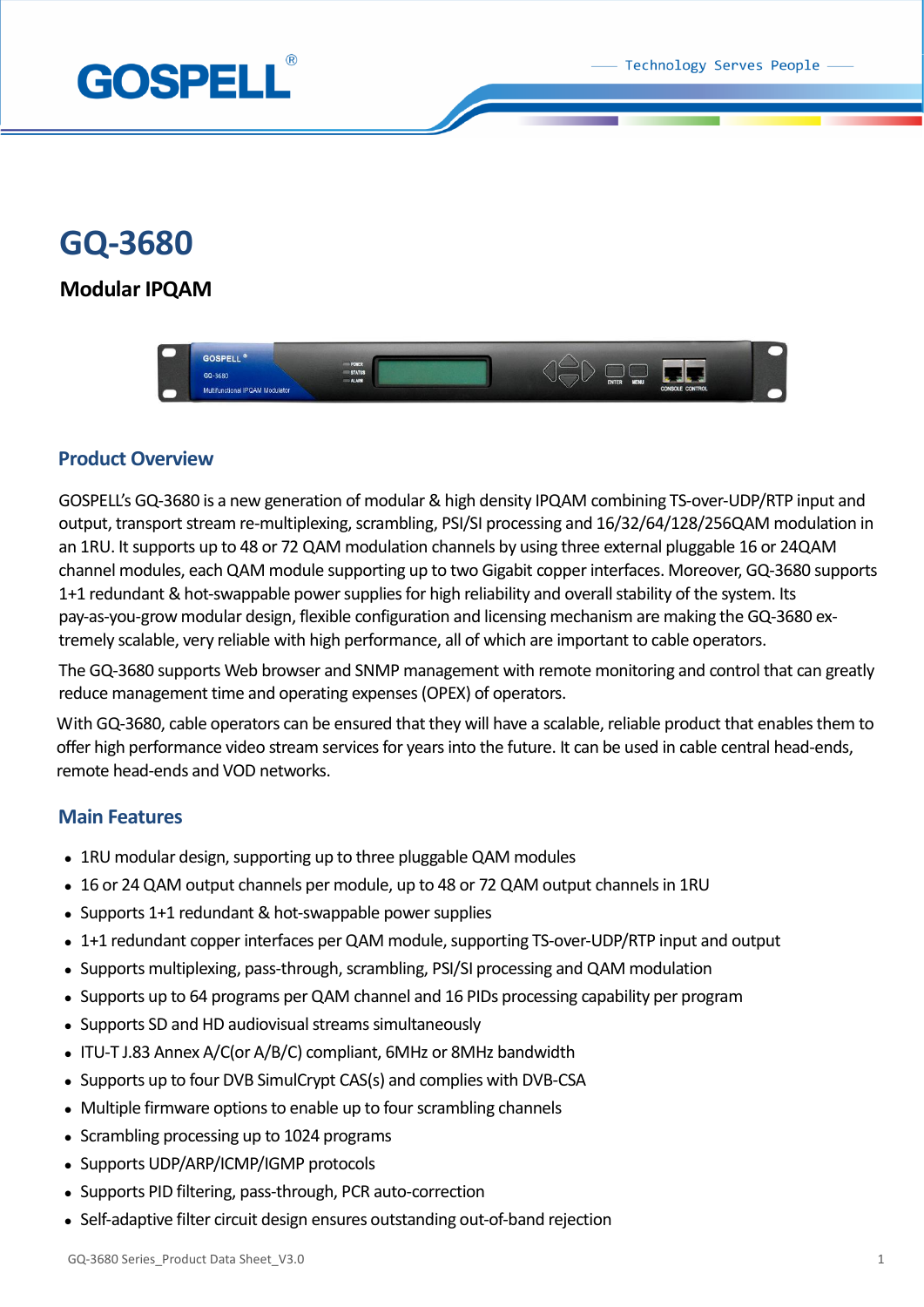Front panel accessible network management and console port, supporting Web and SNMP management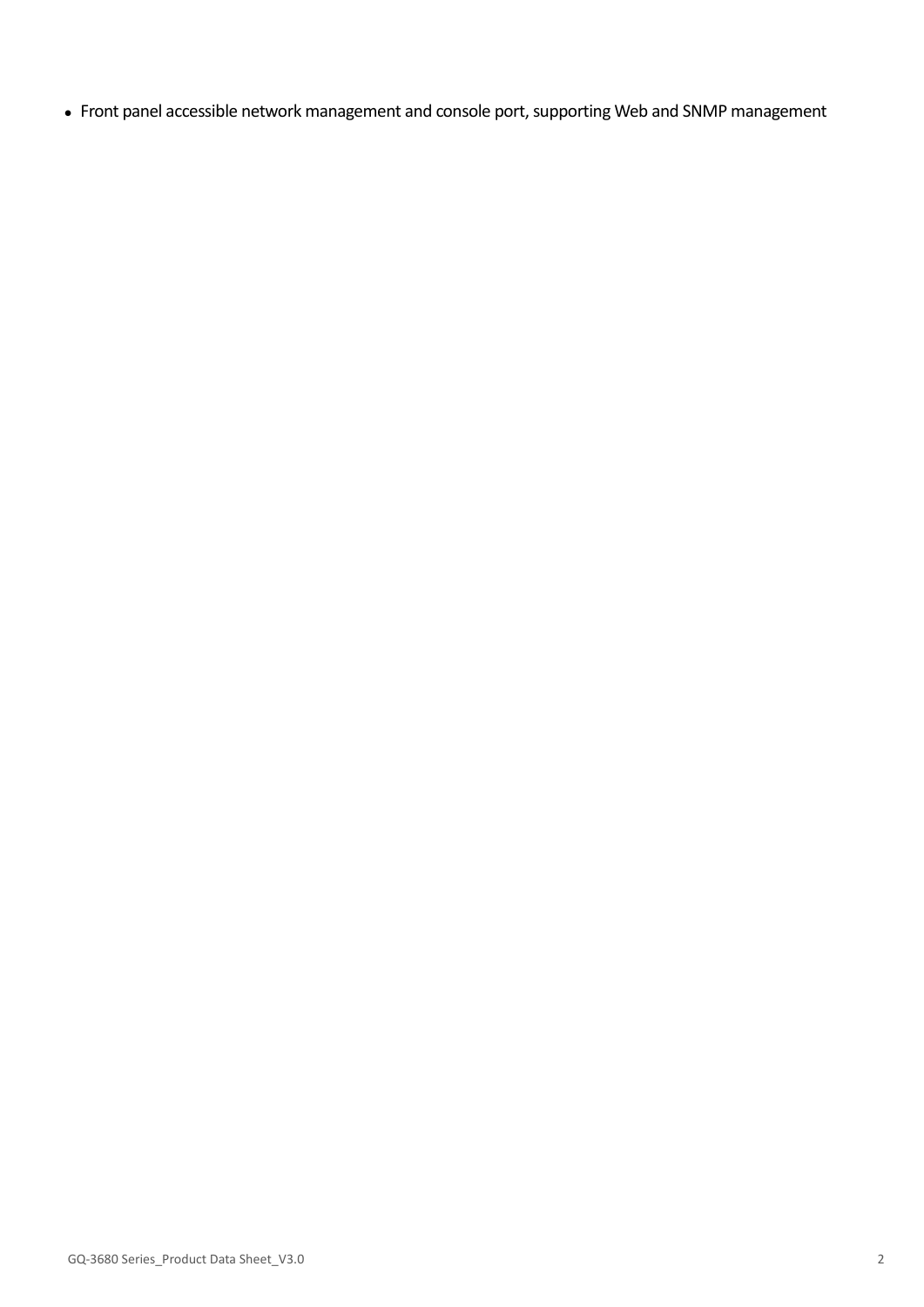

# **Technical Specifications**

#### **Chassis**

| Rear Panel   | 3 x Pluggable QAM Module Slot*           |
|--------------|------------------------------------------|
| Front Panel  | 1 x 10/100 Base-T Control Port(RJ-45)    |
|              | 1 x Serial Console Port (RJ-45)          |
| Power Supply | Built-in AC PSU                          |
|              | Optional 1+1 redundant hot-swappable PSU |
|              | Input Voltage: 90 - 250 VAC, 50/60Hz     |
| $N$ $A$      |                                          |

*Notes:*

*Hot-pluggable is not supported, make sure the power cord was disconnected before insert or replace QAM modules!*

### **QAM Module**

| IP Input & Output               |                                          |
|---------------------------------|------------------------------------------|
| Interface                       | 2 x 100/1000 Base-T Ethernet             |
|                                 | RI-45 connector                          |
| <b>Operation Mode</b>           | Independent or redundant                 |
| Data Format                     | TS-Over-IP(UDP/RTP)                      |
| <b>MAC Layer Access</b>         | <b>IEEE 802.3</b>                        |
| <b>Modulation Output-Type B</b> |                                          |
| <b>Output Connector</b>         | 1 x RF Output                            |
|                                 | 1 x -20dB RF Test Port                   |
| Connector Type                  | F-Type (Female, 75 $\Omega$ )            |
| RF Frequency Range              | 30 to 860 MHz                            |
| <b>Bandwidth</b>                | 6 or 8MHz                                |
| Numbers of channel              | 16 QAM modulation channels (or carriers) |
| <b>Modulation Standards</b>     | ITU-T J.83 Annex A, B and C              |
|                                 |                                          |

| Numbers of channel          | 16 QAM modulation channels (or carriers)                                          |
|-----------------------------|-----------------------------------------------------------------------------------|
| <b>Modulation Standards</b> | ITU-T J.83 Annex A, B and C                                                       |
| Constellations              | Annex A: 16/32/64/128/256QAM<br>Annex B: 64/256QAM<br>Annex C: 32/64/128 /256QAM  |
| Symbol Rate                 | Annex A: 4.2 to 7 M Baud<br>Annex B: 5.057 M Baud<br>Annex $C: 4.2$ to 5.3 M Baud |
| RF Output Power Level       | 98 to 119dBuV (RF output Port)<br>70 to 90dBµV (-20dB test port)                  |
| <b>MER</b>                  | $\geq$ 38dB (64QAM, 6.875M Baud)                                                  |
| SNR(Out of band)            | $\geq$ 50dB                                                                       |
| <b>Return Loss</b>          | ≥14dB                                                                             |

### **Modulation Output-Type D**

Gain Fine-tune 0 to 5.0dB, Step Size 0.25dB

 $S<sub>l</sub>$ 

| <b>Output Connector</b>     | 1 x RF Output<br>1 x -20dB RF Test Port                   |
|-----------------------------|-----------------------------------------------------------|
| Connector Type              | F-Type (Female, 75 $\Omega$ )                             |
| RF Frequency Range          | 30 to 860 MHz                                             |
| <b>Bandwidth</b>            | 6 or 8MHz                                                 |
| Numbers of channel          | 24 QAM modulation channels (or carriers)                  |
| <b>Modulation Standards</b> | ITU-T L83 Annex A and C                                   |
| Constellations              | Annex A: 16/32/64/128/256QAM<br>Annex C: 32/64/128/2560AM |
| Symbol Rate                 | Annex A: 4.2 to 7 M Baud<br>Annex C: 4.2 to 5.3 M Baud    |
| RF Output Power Level       | 98 to 119dBuV (RF output Port)                            |

|                    | 70 to 90dBµV (-20dB test port)   |
|--------------------|----------------------------------|
| MFR                | $\geq$ 38dB (64QAM, 6.875M Baud) |
| SNR(Out of band)   | >50dB                            |
| <b>Return Loss</b> | $\geq$ 14dB                      |
| Gain Fine-tune     | 0 to 5.0dB, Step Size 0.25dB     |

### **TS Re-multiplexing**

| Capacity of Processing | Up to 1024 programs                         |
|------------------------|---------------------------------------------|
| <b>PCR</b>             | Auto correction                             |
|                        | PSI/SI table auto-generation, manual inser- |
| PSI/SI                 | tion, Comply with: ISO/IEC 13818-1          |
|                        | DVB SI(ESI EN300468)                        |
| PID                    | Remapping and filtering and pass-through    |
| Real-time Statistics   | TS rate, program rate, PID rate             |

### **TS Scrambling (Software Options)**

| Scrambling Algorithm                                 | Comply with DVB-CSA                                                                                                                |
|------------------------------------------------------|------------------------------------------------------------------------------------------------------------------------------------|
| Numbers of CAS                                       | Optional up to four DVB SimulCrypt CAS(s)                                                                                          |
| <b>CAS Interface Protocol</b>                        | TCP/UDP (via Network Management Port)                                                                                              |
| <b>EMM Bandwidth</b>                                 | Up to 3 Mbps per TS                                                                                                                |
| <b>Scrambling Rate</b>                               | Up to 60 Mbps per QAM channel                                                                                                      |
| Scrambling Level                                     | Program-level                                                                                                                      |
| <b>Miscellaneous</b>                                 |                                                                                                                                    |
| <b>Front Panel</b>                                   | 3.5" LCD with 6 x Control Buttons for 2-line<br>alphanumeric display and settings<br>3 x Dual color LED, for status indications of |
|                                                      | power, work and Alarm                                                                                                              |
| Environmental                                        |                                                                                                                                    |
| <b>Operating Temperature</b>                         | 0°C to 45°C(32°F to 113°F)                                                                                                         |
| Storage Temperature                                  | -20 to 80 $\mathrm{C}$ (-4 $\mathrm{F}$ to 176 $\mathrm{F}$ )                                                                      |
| <b>Operating Humidity</b>                            | 90%, non-condensing                                                                                                                |
| <b>Mechanical</b>                                    |                                                                                                                                    |
| <b>Product Dimensions</b><br>$(W \times H \times D)$ | 483mm x 44.5mm x 450mm<br>19" x 1.73" (1RU) x 17.7"                                                                                |

# **Rear Panel View (Sample Config.)**